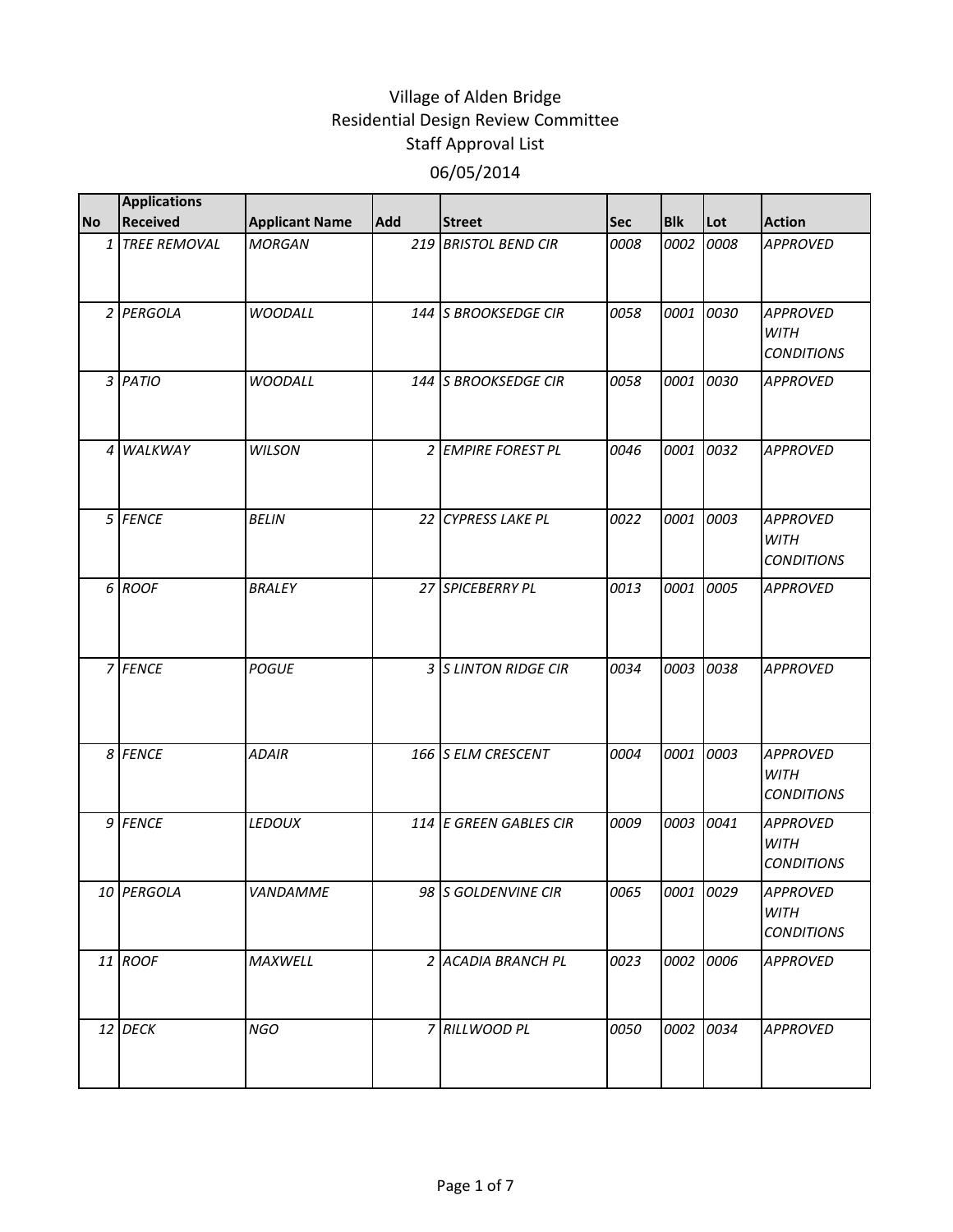|           | <b>Applications</b> |                       |            |                        |            |            |           |                                                     |
|-----------|---------------------|-----------------------|------------|------------------------|------------|------------|-----------|-----------------------------------------------------|
| <b>No</b> | <b>Received</b>     | <b>Applicant Name</b> | <b>Add</b> | <b>Street</b>          | <b>Sec</b> | <b>Blk</b> | Lot       | <b>Action</b>                                       |
|           | 13 TREE REMOVAL     | <b>NGO</b>            |            | 7 RILLWOOD PL          | 0050       | 0002       | 0034      | <b>APPROVED</b>                                     |
|           | 14 WALKWAY          | <b>NGO</b>            |            | 7 RILLWOOD PL          | 0050       | 0002       | 0034      | <b>APPROVED</b>                                     |
|           | 15 GAZEBO           | <b>NGO</b>            |            | 7 RILLWOOD PL          | 0050       | 0002       | 0034      | <b>APPROVED</b><br><b>WITH</b><br><b>CONDITIONS</b> |
|           | 16 POOL             | <b>NGO</b>            |            | 7 RILLWOOD PL          | 0050       | 0002       | 0034      | <b>APPROVED</b><br><b>WITH</b><br><b>CONDITIONS</b> |
|           | 17 PLAY STRUCTURE   | <b>WILLIAMS</b>       |            | 103 S MERRYWEATHER CIR | 0082       | 0001       | 0060      | <b>APPROVED</b><br><b>WITH</b><br><b>CONDITIONS</b> |
|           | 18 PATIO COVER      | <b>WILLIAMS</b>       |            | 127 S MERRYWEATHER CIR | 0082       | 0001       | 0066      | <b>APPROVED</b><br><b>WITH</b><br><b>CONDITIONS</b> |
|           | 19 FENCE            | <b>DEAN</b>           |            | 10 TALLOW HILL PL      | 0057       | 0001       | 0078      | <b>APPROVED</b>                                     |
|           | 20 ROOF             | GARRETT               |            | 126 S VERANDA RIDGE DR | 0069       | 0002       | 0007      | <b>APPROVED</b>                                     |
|           | 21 FENCE            | <b>OSUNA</b>          |            | 154 E ELM CRESCENT     | 0004       | 0001       | 0006      | <b>APPROVED</b>                                     |
|           | 22 ROOF             | <b>BRYAN</b>          |            | 183 W SUNDANCE CIR     | 0059       | 0003       | 0007      | <b>APPROVED</b>                                     |
|           | 23 POOL             | <b>DORSETT III</b>    |            | 78 S CRISP MORNING CIR | 0093       |            | 0003 0012 | <b>APPROVED</b><br><b>WITH</b><br><b>CONDITIONS</b> |
|           | 24 ROOF             | <b>PRINGLE</b>        |            | 14 E BELLMEADE PL      | 0070       | 0001       | 0035      | <b>APPROVED</b>                                     |
|           | 25 COLOR CHANGE     | <b>MAHADEO</b>        |            | 59 E SLATESTONE CIR    | 0050       |            | 0001 0043 | <b>APPROVED</b>                                     |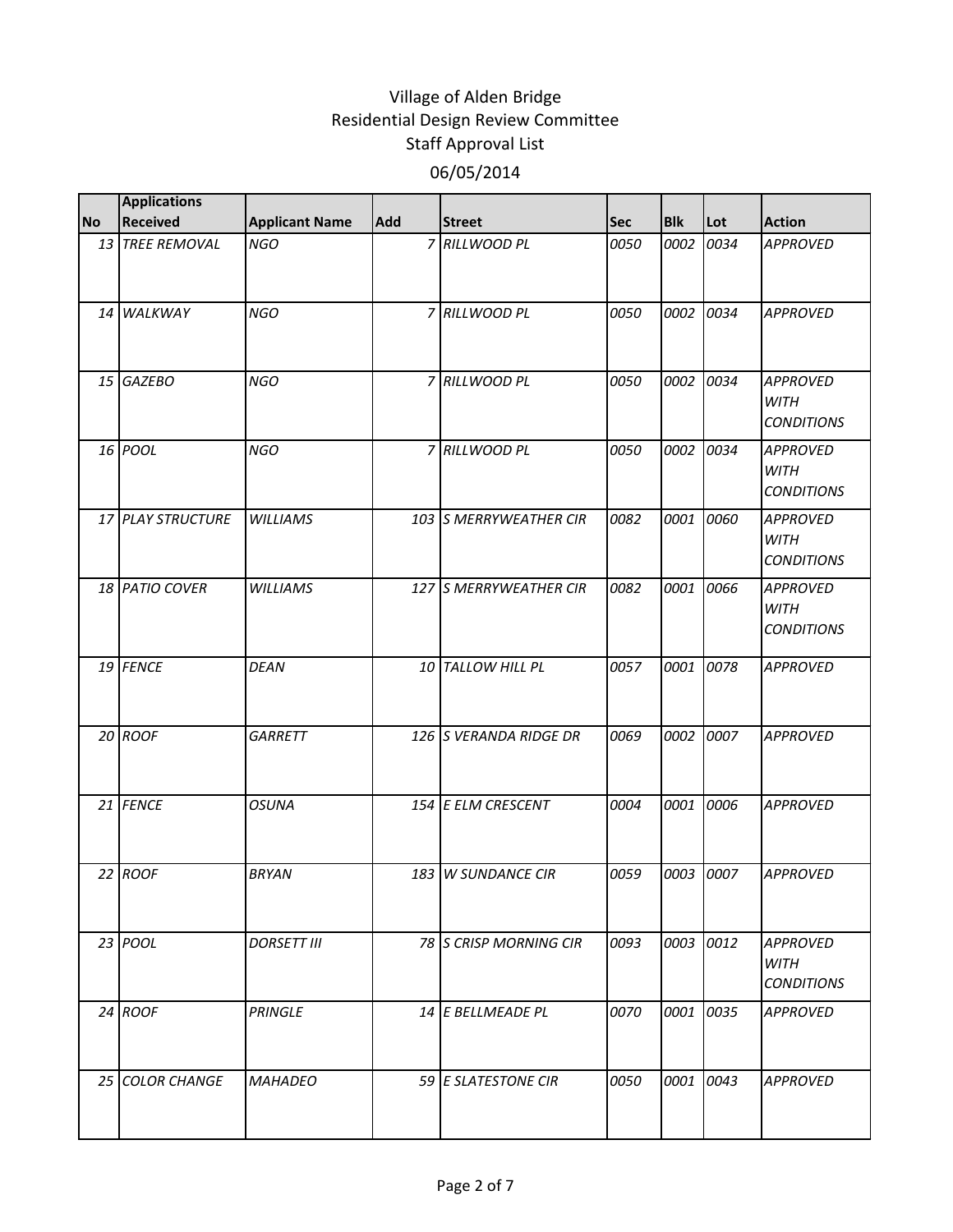|           | <b>Applications</b> |                       |                |                              |            |            |      |                                                     |
|-----------|---------------------|-----------------------|----------------|------------------------------|------------|------------|------|-----------------------------------------------------|
| <b>No</b> | <b>Received</b>     | <b>Applicant Name</b> | Add            | <b>Street</b>                | <b>Sec</b> | <b>Blk</b> | Lot  | <b>Action</b>                                       |
|           | 26 GENERATOR        | <b>DURHAM</b>         |                | 2 LANCEPINE PL               | 0056       | 0003       | 0022 | <b>APPROVED</b><br><b>WITH</b><br><b>CONDITIONS</b> |
|           | 27 ROOF             | <b>HALE</b>           |                | 62 EAGLE MEAD PL             | 0063       | 0002       | 0021 | <b>APPROVED</b>                                     |
|           | 28 ROOF             | <b>TATUM</b>          |                | 35 ALMOND BRANCH PL          | 0057       | 0002       | 0011 | <b>APPROVED</b>                                     |
|           | $29$ ROOF           | <b>LAWRENCE</b>       |                | 6 RILLWOOD PL                | 0050       | 0002       | 0031 | <b>APPROVED</b>                                     |
|           | 30 FENCE            | <b>HOFFSTETTER</b>    |                | 78 W SANDALBRANCH CIR        | 0018       | 0001       | 0014 | <b>APPROVED</b><br><b>WITH</b><br><b>CONDITIONS</b> |
|           | 31 ROOF             | <b>HEMMINGER</b>      |                | 62 S HAWTHORNE HOLLOW<br>CIR | 0086       | 0001       | 0071 | <b>APPROVED</b>                                     |
|           | 32 COLOR CHANGE     | <b>BELIN</b>          |                | 22 CYPRESS LAKE PL           | 0022       | 0001       | 0003 | <b>APPROVED</b>                                     |
|           | 33 POOL             | <b>MCNULTY</b>        |                | 50 N MANORCLIFF PL           | 0063       | 0002       | 0055 | <b>APPROVED</b><br><b>WITH</b><br><b>CONDITIONS</b> |
|           | 34 FENCE            | <b>GUNN</b>           | 7              | <b>CANE MILL PL</b>          | 0013       | 0003       | 0026 | <b>APPROVED</b><br><b>WITH</b><br><b>CONDITIONS</b> |
|           | 35 STORAGE SHED     | <b>GUNN</b>           | $\overline{z}$ | <b>CANE MILL PL</b>          | 0013       | 0003       | 0026 | <b>APPROVED</b>                                     |
|           | 36 ROOF             | <b>SCHROEDER</b>      |                | 115 S VERANDA RIDGE DR       | 0069       | 0001       | 0029 | <b>APPROVED</b>                                     |
|           | 37 COLOR CHANGE     | <b>CLARK</b>          |                | 7 E NEW AVERY PL             | 0026       | 0001       | 0030 | <b>APPROVED</b>                                     |
|           | 38 SIDING           | <b>OKAZAKI</b>        |                | 15 E AUTUMN BRANCH CIR       | 0026       | 0001       | 0040 | <b>APPROVED</b>                                     |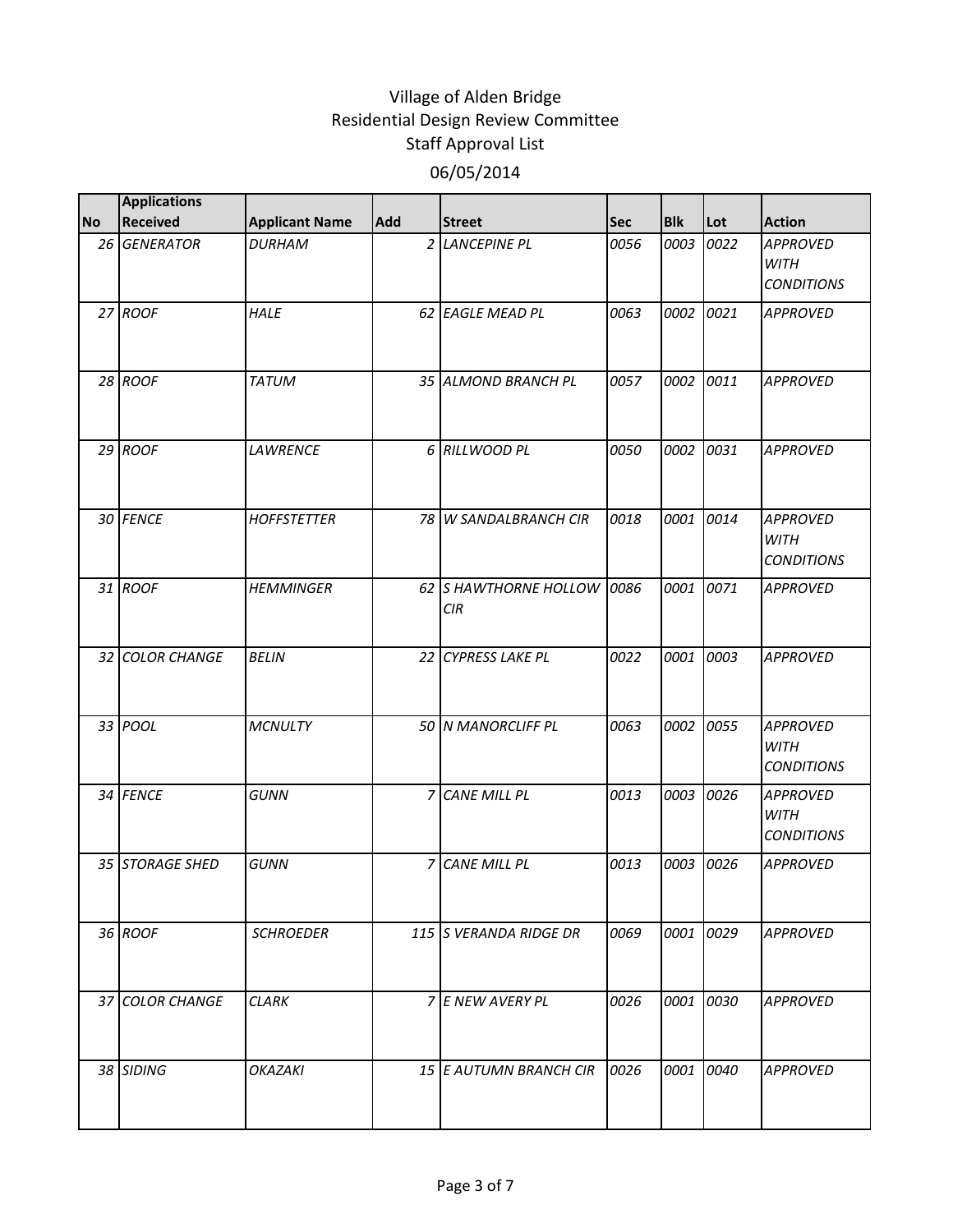|           | <b>Applications</b> |                       |     |                        |            |            |      |                                                     |
|-----------|---------------------|-----------------------|-----|------------------------|------------|------------|------|-----------------------------------------------------|
| <b>No</b> | <b>Received</b>     | <b>Applicant Name</b> | Add | <b>Street</b>          | <b>Sec</b> | <b>Blk</b> | Lot  | <b>Action</b>                                       |
|           | 39 POOL             | <b>DOUCET</b>         |     | 39 S DOWNY WILLOW CIR  | 0060       | 0001       | 0010 | <b>APPROVED</b><br><b>WITH</b><br><b>CONDITIONS</b> |
|           | 40 DECK             | <b>HOUSTON</b>        |     | 50 E SANDALBRANCH CIR  | 0018       | 0001       | 0018 | <b>APPROVED</b><br><b>WITH</b><br><b>CONDITIONS</b> |
|           | 41 TREE REMOVAL     | <b>KENNEDY</b>        |     | 26 EVIAN PATH CT       | 0018       | 0001       | 0036 | <b>APPROVED</b>                                     |
|           | 42 FENCE            | <b>JONES</b>          |     | 15 WILD COLT PL        | 0009       | 0003       | 0019 | <b>APPROVED</b><br><b>WITH</b><br><b>CONDITIONS</b> |
|           | 43 ROOF             | <b>HASSELL</b>        |     | 6 S BRISTOL OAK CIR    | 0011       | 0002       | 0060 | <b>APPROVED</b>                                     |
|           | 44 COLOR CHANGE     | <b>TATUM</b>          |     | 35 ALMOND BRANCH PL    | 0057       | 0002       | 0011 | <b>APPROVED</b>                                     |
|           | 45 ROOF             | <b>LAMPKIN</b>        |     | 98 E STERLING POND CIR | 0003       | 0003       | 0054 | <b>APPROVED</b>                                     |
|           | 46 TREE REMOVAL     | <b>HAGAN</b>          |     | 139 N LINTON RIDGE CIR | 0034       | 0003       | 0002 | <b>APPROVED</b>                                     |
|           | 47 POOL             | <b>ELEJALDE</b>       |     | 51 E SANDALBRANCH CIR  | 0018       | 0002       | 0016 | <b>APPROVED</b><br><b>WITH</b><br><b>CONDITIONS</b> |
|           | 48 ROOF             | <b>MCINTOSH</b>       |     | 10 S BRISTOL OAK CIR   | 0011       | 0002       | 0059 | <b>APPROVED</b>                                     |
|           | 49 FENCE            | <b>MALONE</b>         |     | 59 WRENS SONG PL       | 0010       | 0003       | 0058 | <b>APPROVED</b><br>WITH<br><b>CONDITIONS</b>        |
|           | 50 STORAGE SHED     | <i>POGUE</i>          |     | 3 S LINTON RIDGE CIR   | 0034       | 0003       | 0038 | <b>APPROVED</b>                                     |
|           | 51 PAVING           | <b>HOUSTON</b>        |     | 50 E SANDALBRANCH CIR  | 0018       | 0001       | 0030 | <b>APPROVED</b>                                     |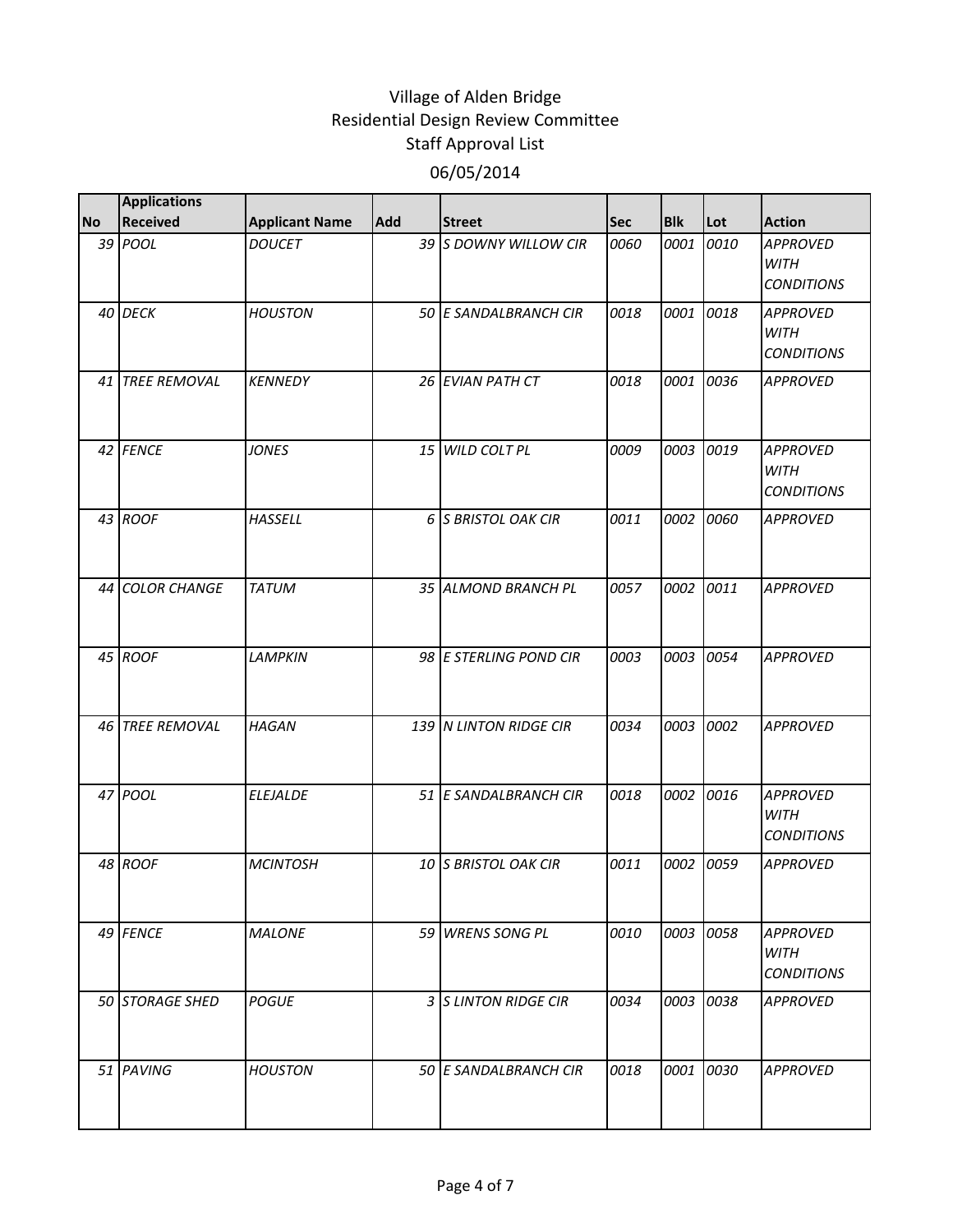|           | <b>Applications</b>      |                       |            |                          |            |            |      |                                                     |
|-----------|--------------------------|-----------------------|------------|--------------------------|------------|------------|------|-----------------------------------------------------|
| <b>No</b> | <b>Received</b>          | <b>Applicant Name</b> | <b>Add</b> | <b>Street</b>            | <b>Sec</b> | <b>Blk</b> | Lot  | <b>Action</b>                                       |
|           | 52 COLOR CHANGE          | LEE                   |            | 146 W SUNDANCE CIR       | 0059       | 0001       | 0052 | <b>APPROVED</b>                                     |
|           | 53 ROOF                  | <b>GRUBBS</b>         |            | 2 LEAF SPRING PL         | 0010       | 0003       | 0030 | <b>APPROVED</b>                                     |
|           | 54 ROOF                  | <b>STEELMAN</b>       |            | 47 S PINEY PLAINS CIR    | 0007       | 0001       | 0017 | <b>APPROVED</b>                                     |
|           | 55 PAVING                | <b>DELVIN</b>         |            | 106 E FAIRBRANCH CIR     | 0044       | 0001       | 0022 | <b>APPROVED</b>                                     |
|           | 56 SUMMER KITCHEN DELVIN |                       |            | 106 E FAIRBRANCH CIR     | 0044       | 0001       | 0022 | <b>APPROVED</b><br><b>WITH</b><br><b>CONDITIONS</b> |
|           | 57 PATIO COVER           | <b>STEELMAN</b>       |            | 47 S PINEY PLAINS CIR    | 0007       | 0001       | 0017 | <b>APPROVED</b><br><b>WITH</b><br><b>CONDITIONS</b> |
|           | 58 PAVING                | <b>STEELMAN</b>       |            | 47 S PINEY PLAINS CIR    | 0007       | 0001       | 0017 | <b>APPROVED</b>                                     |
|           | 59 FENCE                 | <b>STEELMAN</b>       |            | 47 S PINEY PLAINS CIR    | 0007       | 0001       | 0017 | <b>APPROVED</b><br><b>WITH</b><br><b>CONDITIONS</b> |
|           | 60 FENCE                 | <b>STEINER</b>        |            | 54 E SANDALBRANCH CIR    | 0018       | 0001       | 0029 | <b>APPROVED</b><br><b>WITH</b><br><b>CONDITIONS</b> |
|           | 61 PATIO COVER           | <b>PELLETIER</b>      | 6          | <b>WESTWARD RIDGE PL</b> | 0074       | 0001       | 0007 | <b>APPROVED</b><br><b>WITH</b><br><b>CONDITIONS</b> |
|           | 62 WINDOWS               | PELLETIER             |            | 6 WESTWARD RIDGE PL      | 0074       | 0001 0007  |      | <b>APPROVED</b>                                     |
|           | 63 DOORS                 | <b>PELLETIER</b>      |            | 6 WESTWARD RIDGE PL      | 0074       | 0001       | 0007 | <b>APPROVED</b>                                     |
|           | 64 ROOF                  | <b>CASTILLO</b>       |            | 15 N PLUM CREST CIR      | 0064       | 0002 0020  |      | <b>APPROVED</b>                                     |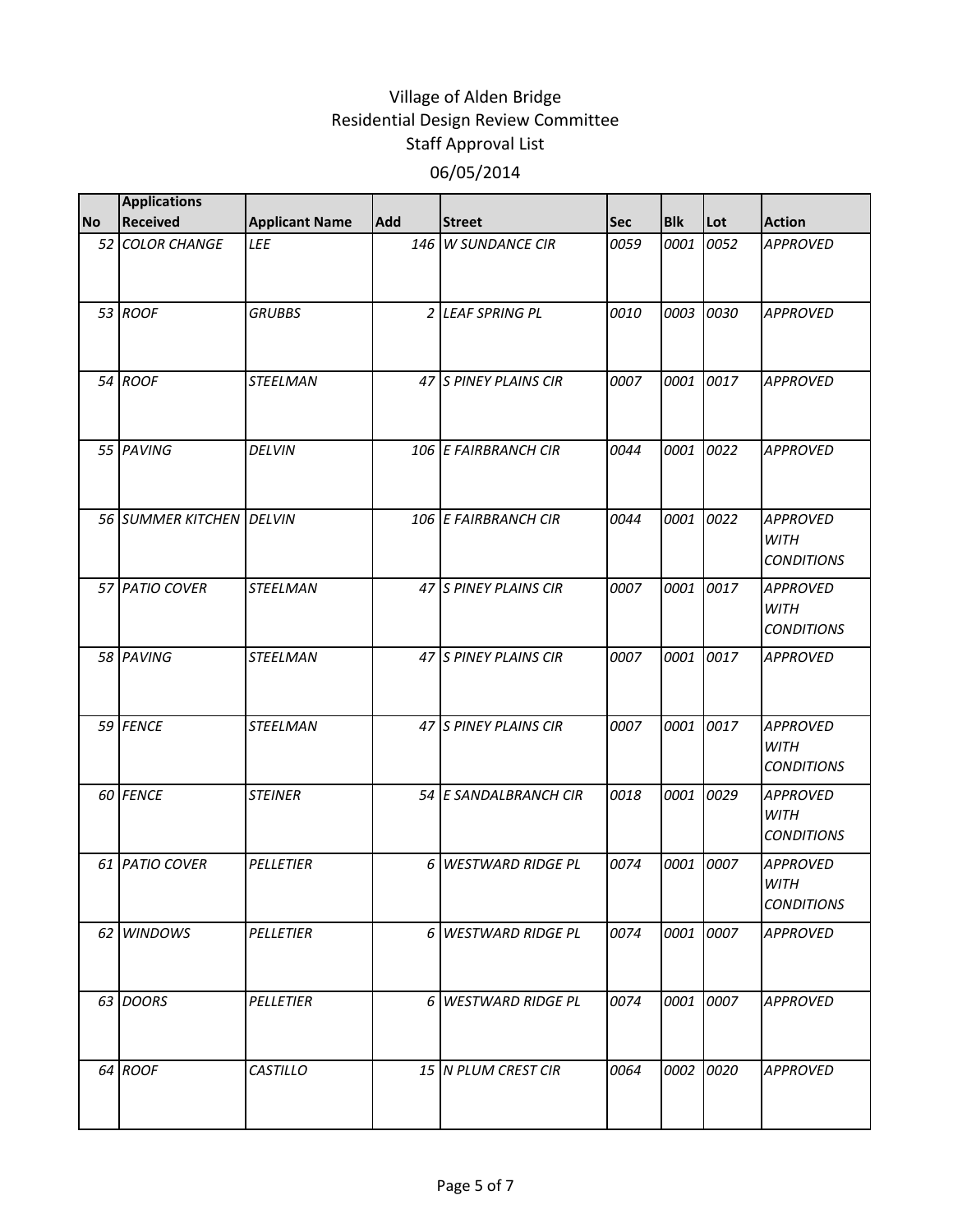|           | <b>Applications</b>      |                       |            |                         |            |            |      |                                                     |
|-----------|--------------------------|-----------------------|------------|-------------------------|------------|------------|------|-----------------------------------------------------|
| <b>No</b> | <b>Received</b>          | <b>Applicant Name</b> | <b>Add</b> | <b>Street</b>           | <b>Sec</b> | <b>Blk</b> | Lot  | <b>Action</b>                                       |
|           | 65 COLOR CHANGE          | <b>HARRIS</b>         |            | 61 W NIGHT HERON PL     | 0002       | 0001       | 0004 | <b>APPROVED</b>                                     |
|           | 66 PERGOLA               | <b>KNAPP</b>          | 130        | <b>W HOBBIT GLEN DR</b> | 0076       | 0001       | 0016 | <b>APPROVED</b>                                     |
|           | 67 PAVING                | <b>OKAZAKI</b>        |            | 15 E AUTUMN BRANCH      | 0026       | 0001       | 0040 | <b>APPROVED</b>                                     |
|           | 68 PATIO                 | <b>OKAZAKI</b>        |            | 15 E AUTUMN BRANCH      | 0026       | 0001       | 0040 | <b>APPROVED</b>                                     |
|           | 69 ROOF                  | <b>FERAGEN</b>        |            | 15 CHUCHDALE PL         | 0007       | 0001       | 0037 | <b>APPROVED</b>                                     |
|           | 70 ROOF                  | <b>BROUSSARD</b>      |            | 3 WILD COLT PL          | 0009       | 0003       | 0022 | <b>APPROVED</b>                                     |
|           | 71 TREE REMOVAL          | <b>BROUSSARD</b>      | 3          | <b>WILD COLT PL</b>     | 0009       | 0003       | 0022 | <b>APPROVED</b>                                     |
|           | 72 WINDOWS               | <b>CORREA</b>         |            | 2 ALMOND BRANCH PL      | 0057       | 0002       | 0020 | <b>APPROVED</b>                                     |
|           | 73 SUMMER KITCHEN CORREA |                       |            | 2 ALMOND BRANCH PL      | 0057       | 0002       | 0020 | <b>APPROVED</b><br><b>WITH</b><br><b>CONDITIONS</b> |
|           | 74 FIREPLACE             | <b>CORREA</b>         |            | 2 ALMOND BRANCH PL      | 0057       | 0002       | 0020 | <b>APPROVED</b><br><b>WITH</b><br><b>CONDITIONS</b> |
|           | 75 PATIO COVER           | <b>CORREA</b>         |            | 2 ALMOND BRANCH PL      | 0057       | 0002       | 0020 | <b>APPROVED</b><br>WITH<br><b>CONDITIONS</b>        |
|           | 76 ROOF                  | <b>BILLS</b>          |            | 68 N GREENVINE CIR      | 0037       | 0002       | 0041 | <b>APPROVED</b>                                     |
|           | 77 PERGOLA               | <b>KEENE</b>          |            | 39 CRESTED POINT PL     | 0037       | 0002       | 0024 | <b>APPROVED</b><br><b>WITH</b><br><b>CONDITIONS</b> |